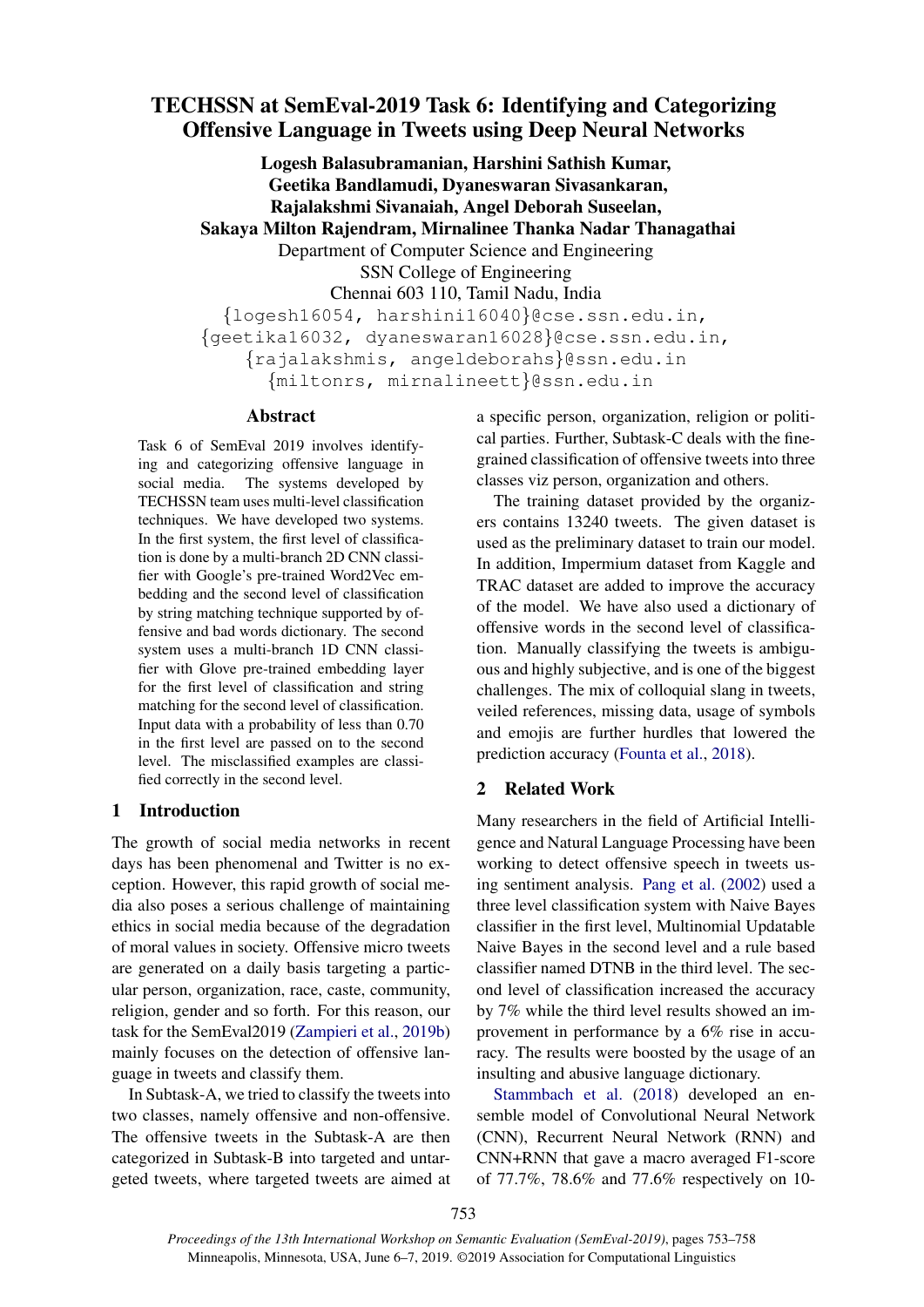fold cross validation. It is stated that the correct words generated by the spell-checker did not occur in the embeddings and this might be one of the reasons for the low performance of the model. [Che et al.](#page-4-1) [\(2017\)](#page-4-1) presented a review of the recent deep neural networks used for text classification and a comparison of word embeddings to Support Vector Machine (SVM) classifiers. It points out that a critical issue with CNN is the restriction of a fixed input size and hence the inability to handle sentences of variable length as input, and therefore, focuses on RNN. It is also mentioned that n-grams with syntactic and semantic information achieve significantly better results than the standard n-grams.

[\(Le and Mikolov,](#page-5-3) [2014\)](#page-5-3) uses paragraph vectors instead of Bag-of-Words (BOW) feature representation and reduces the classification error by approximately 39%. [Dinakar et al.](#page-4-2) [\(2011\)](#page-4-2) and [ElSh](#page-4-3)[erief et al.](#page-4-3) [\(2018\)](#page-4-3) discuss the problem of overlapping classes in target identification. [Malmasi and](#page-5-4) [Zampieri](#page-5-4) [\(2018\)](#page-5-4) discuss the various challenges in discriminating hate, offensive and non-offensive text using ensemble techniques and stacked generalization meta learning methods.

[Razavi et al.](#page-5-5) [\(2010\)](#page-5-5) discuss about the multilevel classification for flame detection using complement naive Bayes on first level to select discriminative features and multinomial updatable naive Bayes classifier on second level to enhance the model with new features for adaptive learning. They have used rule-based classifier named DTNB (Decision Table/Naive Bayes hybrid classifier) as the last level to classify the text into Flame/Not.

### 3 Methodology and Data

The task of classifying offensive tweets is difficult as it needs to discover the intention of the user. Moreover, people who follow the chatting convention use offensive words to express their feelings. The architecture diagram for the offensive text classification is shown in Figure [1.](#page-1-0)

### 3.1 Acquiring Datasets

The classifier can make a well-informed decision if we procure and supply more data to it. For good performance, deep learning requires sufficiently large amount of data. Therefore, in addition to the dataset given by [Zampieri et al.](#page-5-6) [\(2019a\)](#page-5-6), we also compiled a variety of datasets for our tweet classification. We have added the TRAC training

<span id="page-1-0"></span>

Figure 1: Architecture of Proposed System

dataset [\(Kumar et al.,](#page-5-7) [2018\)](#page-5-7) consisting of online posts from Facebook, the Impermium Dataset of Kaggle [\(Impermium,](#page-4-4) [2013\)](#page-4-4), and used a comprehensive list of known offensive words banned by Google in all their different forms. TRAC dataset is based on multiclass classification (OAG, CAG, NAG). We have considered OAG and CAG class labels as OFF label and NAG as NOT for the subtask A.

### 3.2 Data Preprocessing

Data preprocessing critical for the success of any machine learning solution. The given dataset shows many signs of irregularities which is a classic signature of any collection of tweets. Normalizing the data involves flattening the dimensions of data into textual form. The dataset is cleaned and processed using functions from NLTK and spacy toolkit.

During preprocessing, we

- (a) remove URLs,
- (b) annotate emojis, emoticons,
- (c) convert uppercase to lowercase,
- (d) expand contractions,
- <span id="page-1-1"></span>(e) remove stopwords,
- (f) remove special characters,
- (g) remove accented characters,
- (h) reduce lengthened words,
- (i) lemmatize text, and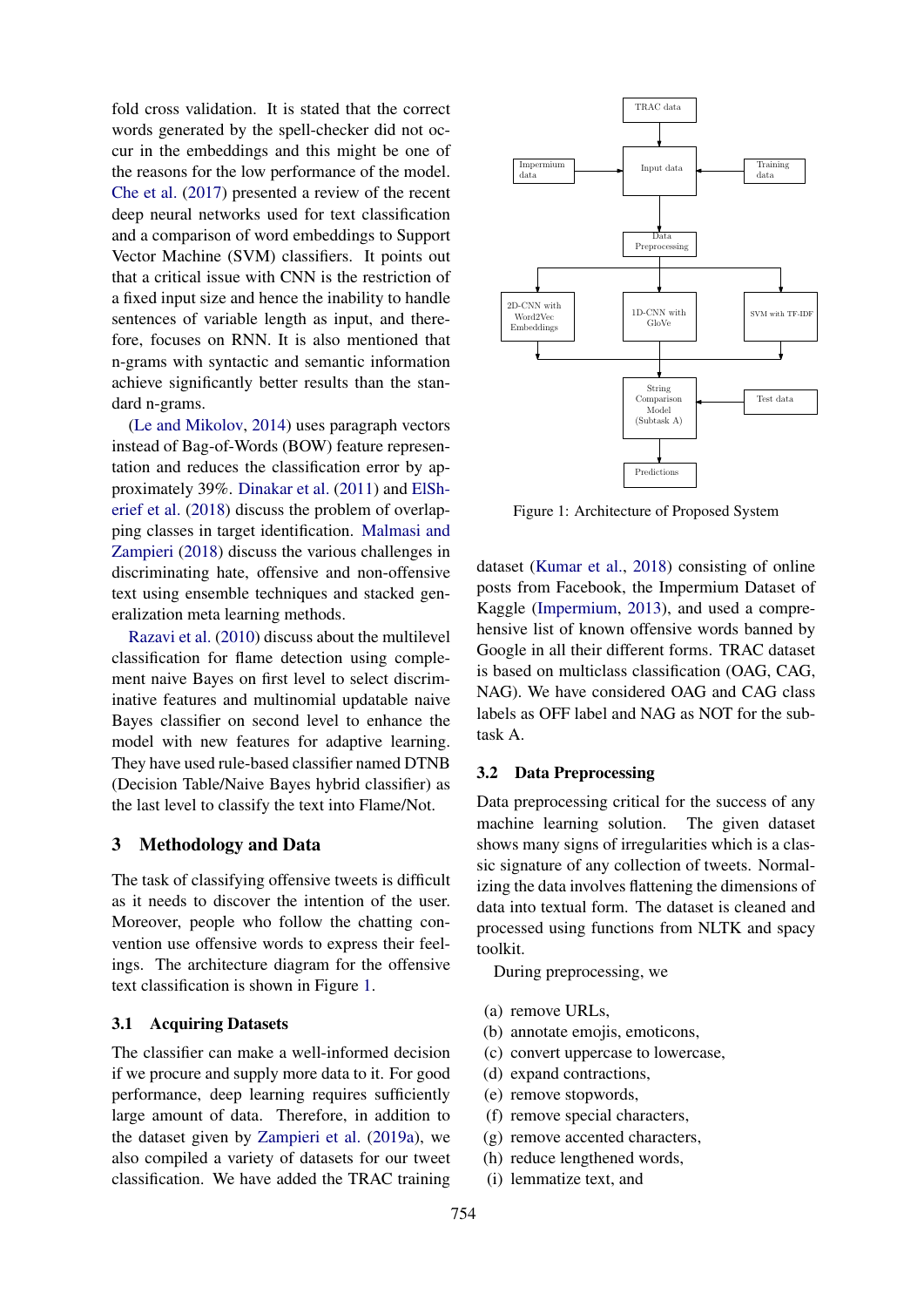### (j) remove extra whitespace

Among the steps listed above, step [\(e\)](#page-1-1) is omitted for subtask-B and subtask-C, since stopwords are significant for target identification.

#### 3.3 Model Description

We classified the text using these three models and compare the results:

- 1. 2D-CNN with Word2Vec Learned Embeddings
- 2. 1D-CNN with GloVe
- 3. SVM with BOW

## 3.3.1 2D-CNN with Word2Vec Learned Embeddings

Even though it is unconventional to use a two dimensional convolutional network to work on text sequences, it has proved its usefulness quite satisfactorily [\(Prusa and Khoshgoftaar,](#page-5-8) [2017\)](#page-5-8). The model is built by taking the pre-trained Google's Word2Vec weights and learn more with the following additional layers.

- 1. Input layer
- 2. Embedding layer
- 3. Convolutional layer with kernel size 2
- 4. Convolutional layer with kernel size 3
- 5. Convolutional layer with kernel size 4
- 6. Respective pooling layers for CNN layers
- 7. Fully connected dense layer
- 8. Output layer

We have used an embedding layer which learns the weights of the embedding matrix during training. The bigrams, trigrams and fourgrams of the words are obtained by applying filters and kernels of the right size on the embedding layer output. After applying the filters, a max pooling operation is performed on each CNN layer to scale down the output vectors into dense feature vectors, each of size 100. The three dense vectors are concatenated and flattened into a single dense vector of size 300 in the fully connected layer. The final output is obtained through a dense layer with 2 output units.

The main ideabehind the concatenation of the word grams is to compute n-grams in parallel, add them together and extract as much information as possible from the vectors. This enables the classifier to learn and understand the relationships between the underlying words. The parameters for the model are as set as follows: sequence length of the model is 43, learning rate is set as 0.001 and dropout is set as 0.5, Softmax activation function for output layer and Relu activation function in other layers.

### 3.3.2 1D-CNN with GloVe

GloVe embeddings with 1 million word vectors of 200 dimension from twitter is used as an alternative method to create the embedding matrix of the embedding layer in the network. We used a conventional convolutional neural network in single dimension and extracted the skip-grams in parallel by using filters of size 2, 3 and 4, each vector of size 100, in three different branches and concatenated them to form one flattened dense vector of size 300. We have used 100 filters and dropout value as 0.2. Softmax activation function is used in output layer and Relu function is used in other layers. To increase the representational power of the neural network, a couple of dense layers are added before the final output layer. This model has fewer trainable parameters, takes less time to train, yet performs on par with 2D-CNN.

### 3.3.3 SVM with Bag-Of-Words

We implemented a Support Vector Machine using Term Frequency-Inverse Document Frequency (TF-IDF) model and found it to be as good as neural networks. The input document is converted into binary vectors using TF-IDF method. These feature vectors are fed as input to the SVM which uses a linear function as the kernel. The confusion matrix for SVM is shown in Table [1.](#page-2-0) Linear SVM is found to be better for text classification since most of the text classification problems are linearly separable [\(Joachims,](#page-4-5) [1998\)](#page-4-5). For our model, BOW vector size is 98807.

<span id="page-2-0"></span>

|           |            | Actual     |            |
|-----------|------------|------------|------------|
|           |            | <b>OFF</b> | <b>NOT</b> |
| Predicted | <b>OFF</b> | 689        | 618        |
|           | NOT        | 75         | 1880       |

Table 1: Linear SVM with TF-IDF model

### 3.3.4 Logistic Regression and RNN Models

We also trained Logistic Regression [\(Davidson](#page-4-6) [et al.,](#page-4-6) [2017\)](#page-4-6) and RNN + LSTM (Long Short-Term Memory) models [\(Pitsilis et al.,](#page-5-9) [2018\)](#page-5-9). Table [2](#page-3-0) shows macro average F1-scores for the various models developed. These models do not perform well compared to CNN and SVM. We used 75%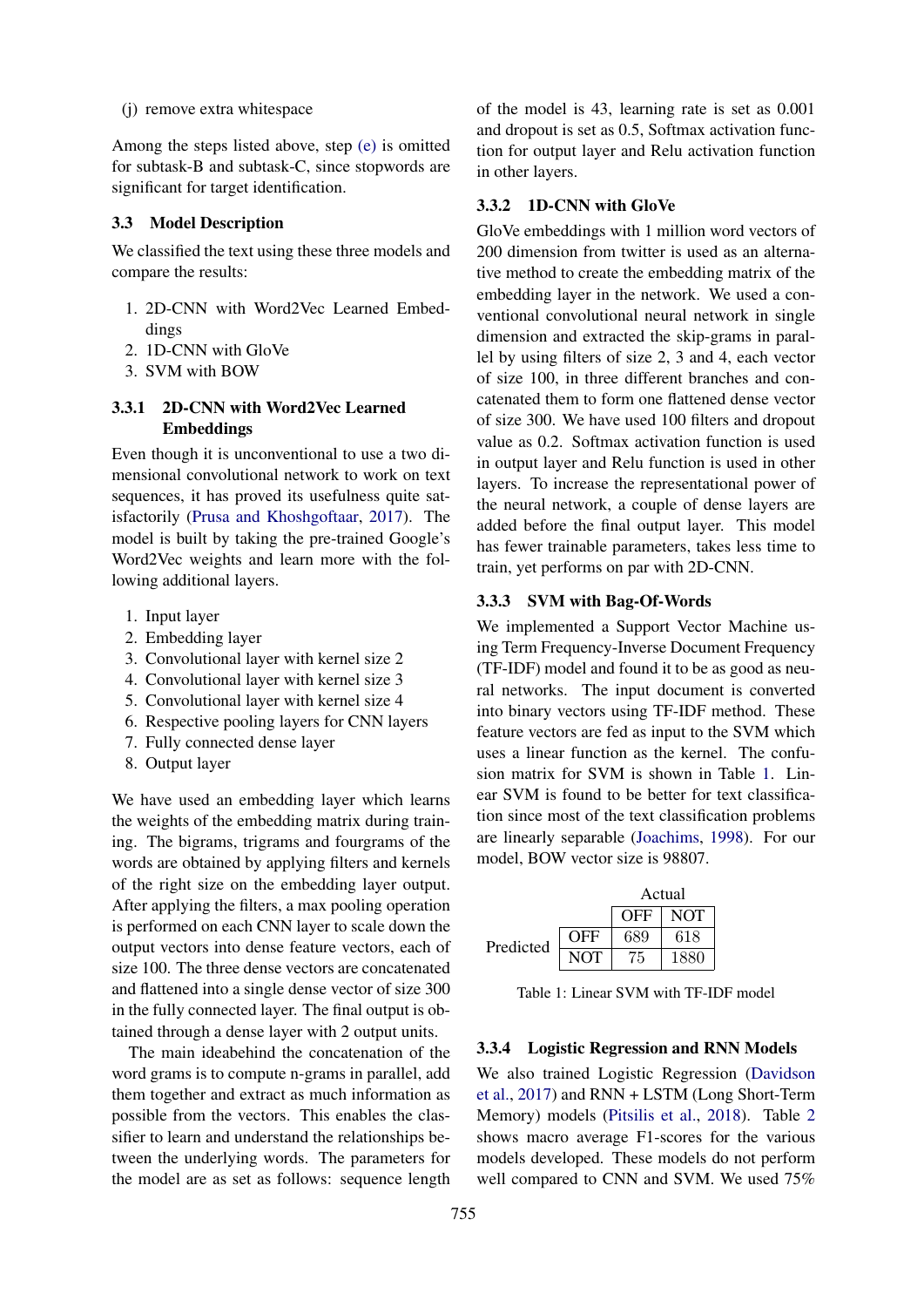<span id="page-3-0"></span>

| <b>Model Used</b>            | F1 (Macro) |
|------------------------------|------------|
| 1D-CNN with GloVe            | 0.751      |
| 2D-CNN with Word2Vec         | 0.740      |
| Linear SVM with TF-IDF       | 0.722      |
| RNN+LSTM and GloVe           | 0.719      |
| Logistic Regression with BoW | 0.703      |
| RNN+LSTM and Word2Vec        | 0.702      |

Table 2: Comparison of F1-scores of the Models Used

of the instances for training and 25% for testing the accuracy of the models.

The Logistic Regression using count vectorization model predicts more offensive tweets correctly than the previous models specified here. However, since the model could not classify nonoffensive tweets effectively, its performance is low. The reason is that the bag of words model using count vectorization does not take the context or the semantics of the tweet into account and hence contextually non-offensive tweets with an offensive word in them are misclassified. Table [3](#page-3-1) shows the confusion matrix for logistic regression model.

<span id="page-3-1"></span>

Table 3: Logistic Regression using BoW

# 3.3.5 Second Level Classification for Subtask-A

Most of the models we have described in the paper classify non-offensive tweets more correctly than offensive ones. To overcome the misclassification of offensive tweets, a second level of classification using string comparison model is done. Tweets predicted offensive with a probability less than 0.70 are passed on to a string comparison model which checks for any occurrence of offensive words. As an aid, a dictionary of 1384 words is constructed with the offensive words banned by Google and a list of bad words. This two level classification system proves to be very effective and increases the performance of the system by 5% in the macro average F1-score. The second level of classification is used to find whether the tweet is offensive or not. There is no need for a second level in subtasks B and C since they do not involve this classification.

### 4 Results

Table [4](#page-3-2) shows the accuracy (Acc) results for subtask A. Three models were developed and tested for the given dataset. 2D-CNN model with enhanced dataset has better F1 score for both offensive and non-offensive tweets in comparison to the 2D-CNN with given dataset alone and 1D-CNN. 1D-CNN has better accuracy than other models. Since the given dataset is biased, some models classify non-offensive tweets more correctly than offensive tweets. Such a model has better accuracy than other models, but lower F1 score.

<span id="page-3-2"></span>

| <b>System</b>       | F1 (macro) | Acc    |
|---------------------|------------|--------|
| All NOT baseline    | 0.4189     | 0.7209 |
| All OFF baseline    | 0.2182     | 0.2790 |
| 2D-CNN (28000 Data) | 0.7382     | 0.8058 |
| 2D-CNN (13240 Data) | 0.7351     | 0.8035 |
| 1D-CNN              | 0.7281     | 0.8174 |

Table 4: Results for Subtask A

Table [5](#page-3-3) shows the results for subtask B. We developed SVM and 2D-CNN model for subtask B. SVM classifies tweets into targeted and untargeted ones more effectively than 2D-CNN model.

<span id="page-3-3"></span>

| <b>System</b>          | F1 (macro) | <b>Accuracy</b> |
|------------------------|------------|-----------------|
| All TIN baseline       | 0.4702     | 0.8875          |
| All UNT baseline       | 0.1011     | 0.1125          |
| <b>SVM with TF-IDF</b> | 0.6602     | 0.8208          |
| 2D-CNN                 | 0.5588     | 0.775           |

Table 5: Results for Subtask B

Table [6](#page-3-4) shows the results for subtask C. SVM with TF-IDF, 1D-CNN with GloVe and 2D-CNN with learned Word2Vec embeddings are used to build models for subtask C. 1D-CNN model has better F1 macro score than other models.

<span id="page-3-4"></span>

| <b>System</b>          | F1 (macro) | <b>Accuracy</b> |
|------------------------|------------|-----------------|
| All GRP baseline       | 0.1787     | 0.3662          |
| All IND baseline       | 0.2130     | 0.4695          |
| All OTH baseline       | 0.0941     | 0.1643          |
| <b>SVM with TF-IDF</b> | 0.5095     | 0.6808          |
| 1D-CNN                 | 0.5633     | 0.6714          |
| 2D-CNN                 | 0.4846     | 0.6479          |

Table 6: Results for Subtask C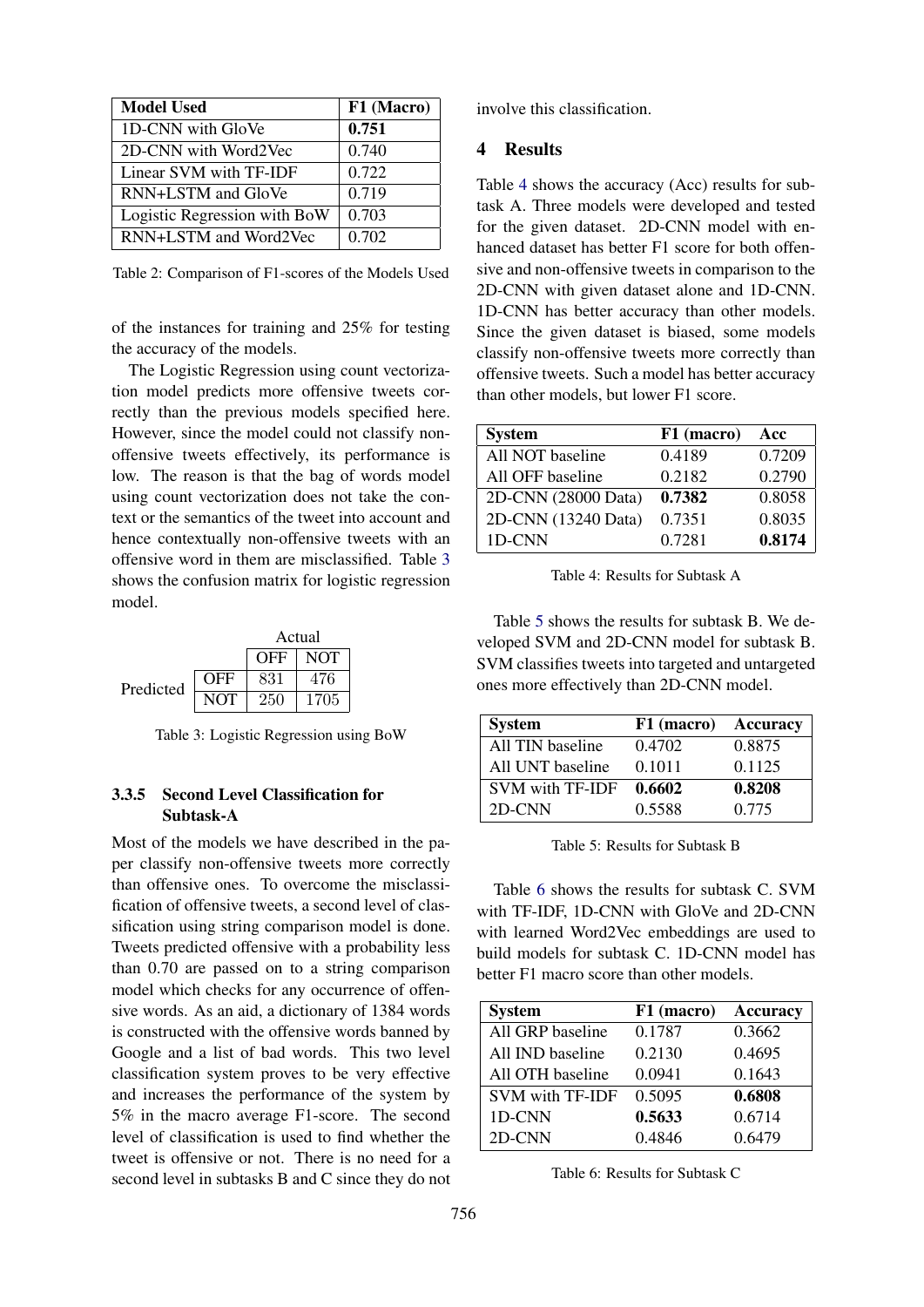The confusion matrix for the best model in subtasks A, B and C are shown in Figure [2,](#page-4-7) [3](#page-4-8) and [4](#page-4-9) respectively.

<span id="page-4-7"></span>

Figure 2: SubTask A: Confusion Matrix for 2D-CNN with Word2Vec embeddings

<span id="page-4-8"></span>

Figure 3: Subtask B: Confusion Matrix for SVM with bag of words model

<span id="page-4-9"></span>

Figure 4: SubTask C: Confusion Matrix for 1D-CNN with GloVe

### 5 Conclusion

We have built three models for the tasks of offensive language detection and classification in tweets. The models are 2D-CNN with Word2Vec learned embeddings, 1D-CNN with GloVe and SVM with TF-IDF. All the models use data pre-

processed with NLTK, which we think is an important factor for improved accuracy. In addition, we also made use of a dictionary of offensive and banned words for a second level of classification.

Meaning of a tweet varies with an individual's perception and cannot be judged by simple conventional models. This is one reason for the reduced precision of classification. The concepts of irony, sarcasm, humor and other tones of a conversation are too intuitive and implicit for the models to detect them accurately. We intend to investigate further by adding multiple hidden layers and building complex network structure which will, in parallel, look for the tell-tale signs of the target tone of the tweets.

1D-CNN model achieved less F1-score in the target identification (subtask C) than in subtasks A and B, due to smaller dataset, which can improved by augmenting the dataset.

#### References

- <span id="page-4-1"></span>Hao Che, Susan McKeever, and Sarah Jane Delany. 2017. Abusive text detection using neural networks. In *AICS Conference, Dublin Institute of Technology*.
- <span id="page-4-6"></span>Thomas Davidson, Dana Warmsley, Michael Macy, and Ingmar Weber. 2017. Automated Hate Speech Detection and the Problem of Offensive Language. In *Proceedings of ICWSM*.
- <span id="page-4-2"></span>Karthik Dinakar, Roi Reichart, and Henry Lieberman. 2011. Modeling the detection of textual cyberbullying. In *The Social Mobile Web*, pages 11–17.
- <span id="page-4-3"></span>Mai ElSherief, Vivek Kulkarni, Dana Nguyen, William Yang Wang, and Elizabeth Belding. 2018. Hate Lingo: A Target-based Linguistic Analysis of Hate Speech in Social Media. *arXiv preprint arXiv:1804.04257*.
- <span id="page-4-0"></span>Antigoni-Maria Founta, Constantinos Djouvas, Despoina Chatzakou, Ilias Leontiadis, Jeremy Blackburn, Gianluca Stringhini, Athena Vakali, Michael Sirivianos, and Nicolas Kourtellis. 2018. Large Scale Crowdsourcing and Characterization of Twitter Abusive Behavior. *arXiv preprint arXiv:1802.00393*.
- <span id="page-4-4"></span>Impermium. 2013. Detecting Insults in Social Commentary. [https://www.kaggle.com/c/](https://www.kaggle.com/c/detecting-insults-in-social-comme\ntary/data/) [detecting-insults-in-social-comme\](https://www.kaggle.com/c/detecting-insults-in-social-comme\ntary/data/) [ntary/data/](https://www.kaggle.com/c/detecting-insults-in-social-comme\ntary/data/).
- <span id="page-4-5"></span>Thorsten Joachims. 1998. Text categorization with support vector machines: Learning with many relevant features. In *European conference on machine learning*, pages 137–142. Springer.